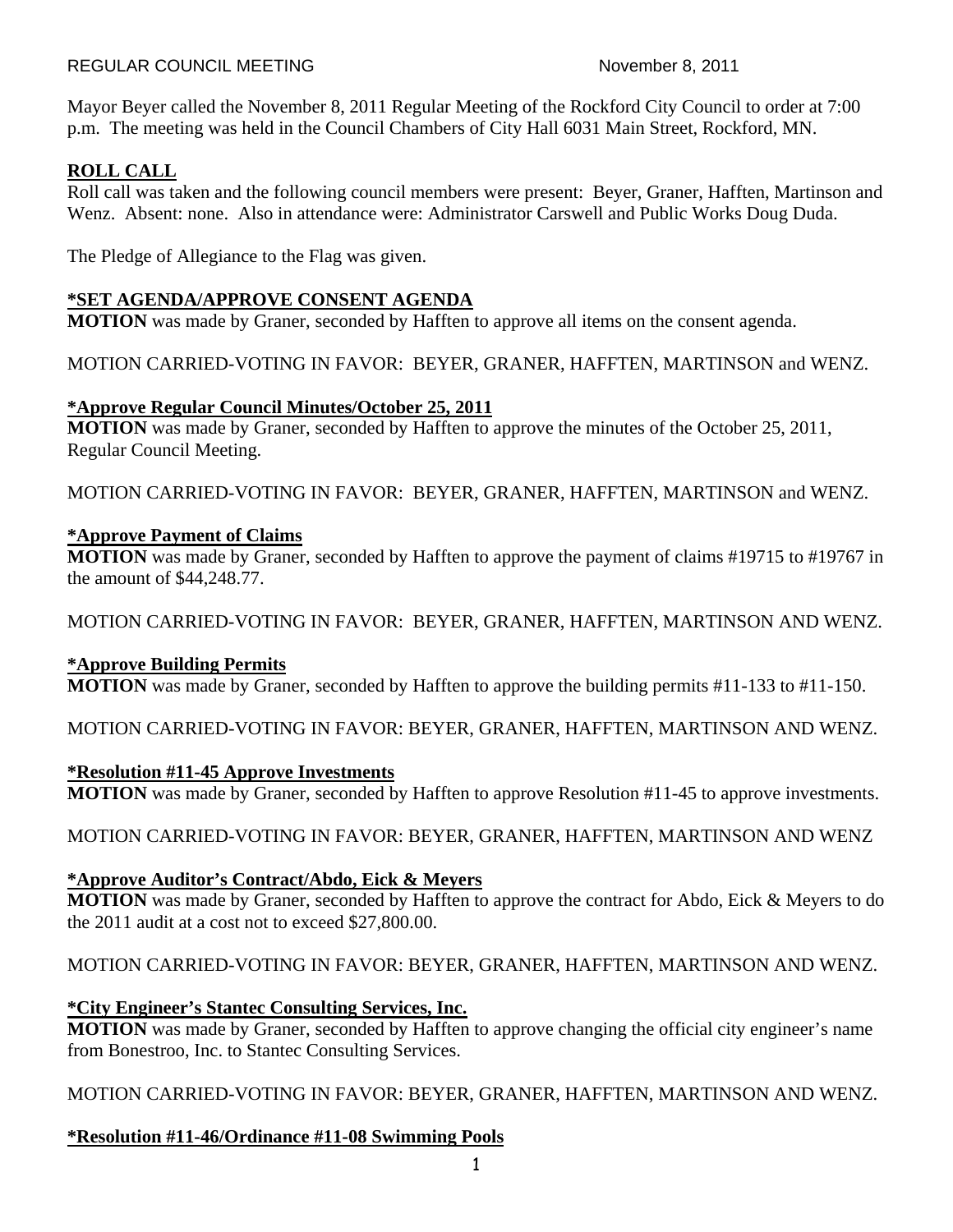#### REGULAR COUNCIL MEETING November 8, 2011

**MOTION** was made by Graner, seconded by Hafften to approve Resolution #11-46 adopting Ordinance #11-08 Swimming Pools – Single & Two Family Dwelling and authorizes staff to publish a summary ordinance.

MOTION CARRIED-VOTING IN FAVOR: BEYER, GRANER, HAFFTEN, MARTINSON AND WENZ.

### \***Employee Probation**

**MOTION** was made by Graner, seconded by Hafften to extend the employee's probation for three months for further coaching and training and to re-evaluate at the end of the extension.

MOTION CARRIED-VOTING IN FAVOR: BEYER, GRANER, HAFFTEN, MARTINSON AND WENZ.

### **OPEN FORUM**

Mayor Beyer called for open forum, no one from the public spoke.

### **Resolution #11-47 /Adopt Special Fund Budget 2012**

Carswell reviewed the special funds budgets for the Historical, Seniors and Capital Fund Park Dedication. The budgets for the funds are as follows:

Historical Fund \$38,900 Senior Fund \$500 Park Dedication Fund \$100,000

**Motion** was made by Martinson seconded by Wenz to approve Resolution #11-47 to adopt the Special Fund Budgets for the year 2012 are adopted as follows: 204 Historical \$38,900.00, 413 Park Dedication \$100,000.00, and 206 Senior Citizens \$500.00.

MOTION CARRIED-VOTING IN FAVOR: BEYER, GRANER, HAFFTEN, MARTINSON AND WENZ

### **Resolution #11-48/Adopt CIP Budget 2012**

Administrator Carswell went through the CIP budgets for the streets, public works vehicles/equipment and city hall.

**Motion** was made by Graner, seconded by Hafften to approve Resolution #11-48 to adopt the CIP fund budgets for the year 2012 are adopted as follows: 401 CIP Streets \$136,800.00 and 411 Public Works, City Hall & Parks \$75,000.00.

MOTION CARRIED-VOTING IN FAVOR: BEYER, GRANER, HAFFTEN, MARTINSON AND WENZ

### **Approve Parkwood Park Design**

Stuart Krahn from Stantec Consulting was hired by the city to design the new Parkwood Park. Stuart was present to review the final design plan.

The Park Commission met and asked the Parkwood residents what they desired in the park and a copy of the list was reviewed. Three conceptual designs were then reviewed by the Park Commission and narrowed down the selection to two. An open house was held for the community and their comments were reviewed.

The final design plan is attached and the Park Commission recommends the Council approve their design plan for the Parkwood Park. The final plan includes the following items: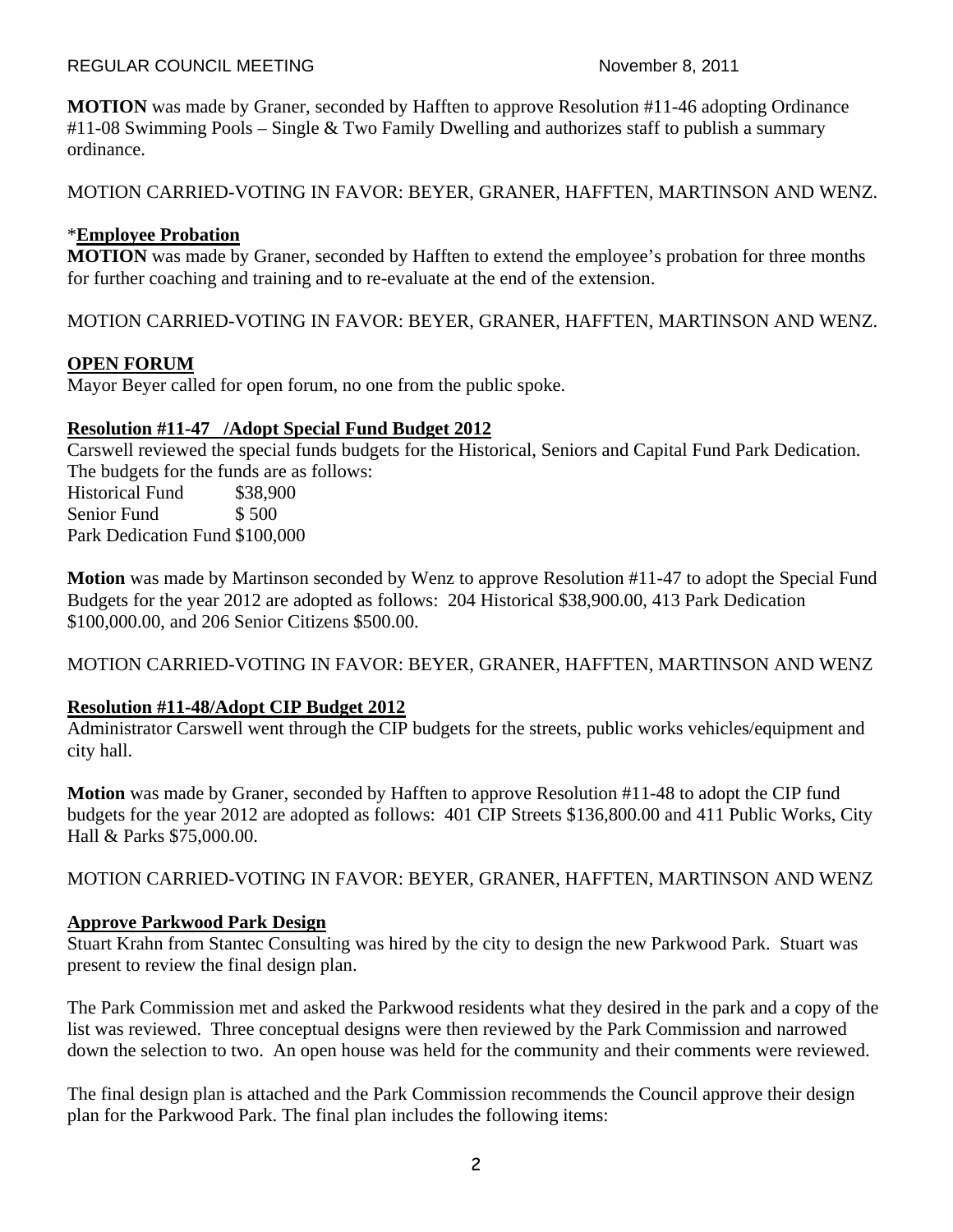A Little League baseball field, playground, picnic shelter, volleyball courts, basketball court, gazebo, and trails are all part of the design plan for the park. The park will be developed in phases. The first phase to be developed include the playground and the baseball field and is planned to be ready for the 2013 season.

Council questioned the trail which will be constructed of asphalt. How much topsoil is on the park now or will there be more?

**Motion** was made by Hafften , seconded by Graner to approve the Park Commissions design plan for the Parkwood Park.

MOTION CARRIED-VOTING IN FAVOR: BEYER, GRANER, HAFFTEN, MARTINSON AND WENZ

## **Resolution #11-49/Sewer & Water Budgets 601 & 602**

The water and sewer budgets were presented to council. Doug Duda reviewed the budget and noted the replacement of the water and sewer main projects were included in the budget.

**Motion** was made by Hafften, seconded by Martinson to approve Resolution #11-49 to adopt the 2012 Enterprise Funds Budget as follows: Fund 601 Water \$490,371.00 and Fund 602 Sewer \$540,943.00.

MOTION CARRIED-VOTING IN FAVOR: BEYER, GRANER, HAFFTEN, MARTINSON AND WENZ

## **Wright County Deputy**

Wright County Deputy Adam Fournier was present and noted that the seasonal parking regulations start November 1<sup>st</sup> otherwise the city has been pretty quiet.

## **Appoint Fire Chief/Assistant Chief**

The appointment of the chief and assistant chief were tabled until back ground check is done on the candidates.

# **Approve Purchase of Replacement Furnaces at City Hall**

The furnace heat element is in need of replacement but the cost is so high that it is recommended that the unit be replaced. There are two units on the roof one for the city council chambers which is a 3 ton Carrier and the second floor offices which is a 5 ton Carrier unit.

Staff received three bids to replace both roof top HVAC units at City Hall.

**Motion** was made by Hafften seconded by Graner to approve the purchase of two roof top furnaces from Yale Mechanical at a cost of \$11,098.00 with the option that one of the units is paid in 2012.

# MOTION CARRIED-VOTING IN FAVOR: BEYER, GRANER, HAFFTEN, MARTINSON AND WENZ

# **Administrator's Report**

Council reviewed the administrator's report including the following items: Parkwood plan, planning commission swimming pool ordinance, levee inspection, food co-op meeting, interview committee FD chief, public works job descriptions, employee benefits, compost site, bio solids hauling, Brummer obtained Class D wastewater operator's license, flushed hydrant and removed old welcome signs.

Council member Martinson stated that the clocks on the food shelf tower should be turned off as they are no longer operating correctly.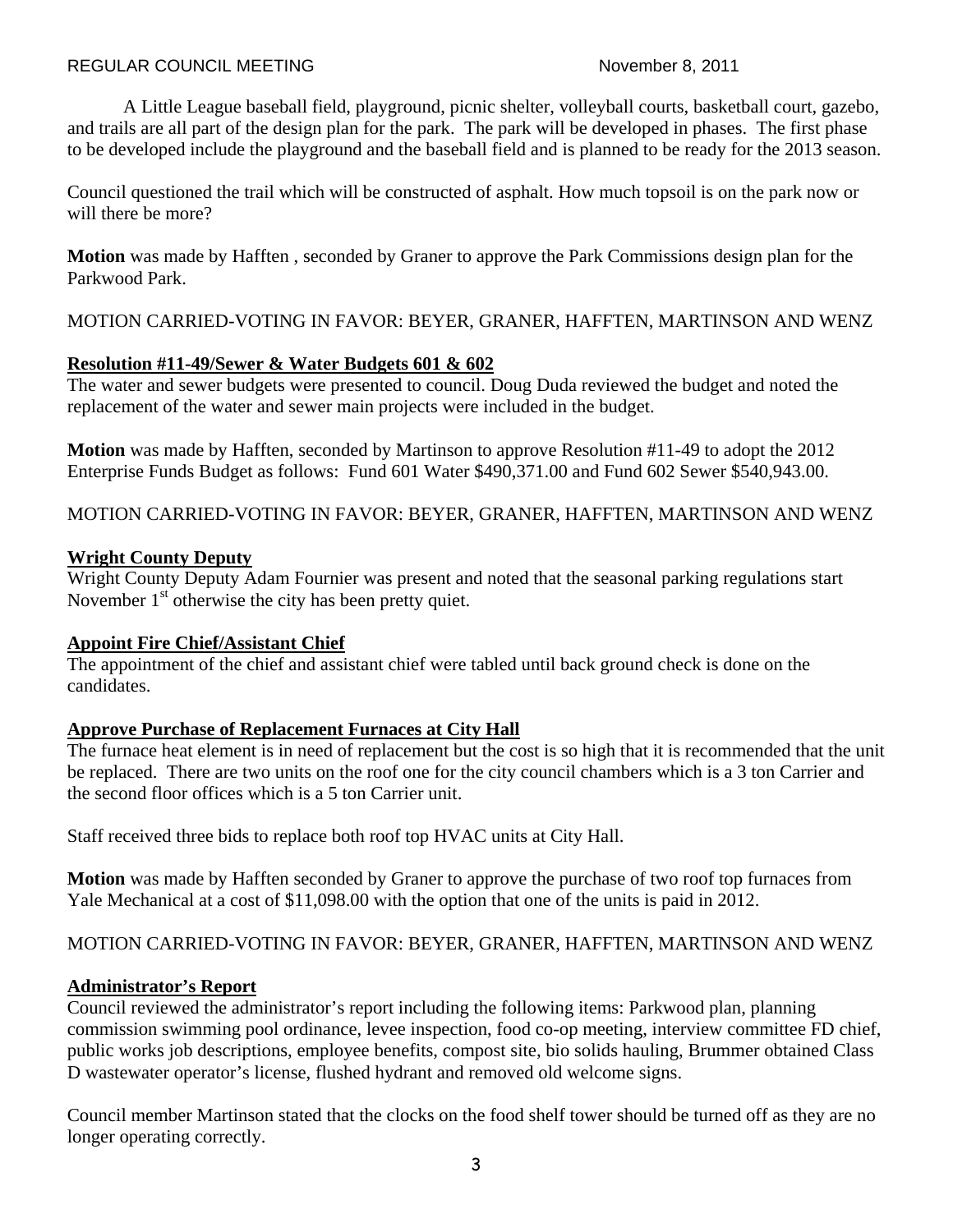### **Engineer's Report**

Council reviewed the engineer's report including the following items: levee inspections, Parkwood seeding park and the Trunk Highway 55 Water/sewer main replacement project.

## **Financial 3rd Quarter Report**

Carswell presented the  $3^{rd}$  quarter financial report on all funds. The general fund at the end of the quarter looks good and each department seems to have adequate funding for the remainder of the year. The special funds cash balances were reviewed:

| <b>Special fund Cash balances:</b>                  |                                                      |
|-----------------------------------------------------|------------------------------------------------------|
| Revolving loan funds State -200                     | \$60,805                                             |
| Revolving loan funds Federal 201                    | \$99,744                                             |
| Historical<br>fund $204$                            | \$14,058 (includes \$7,000 mold removal transfer in) |
| Park Dedication fund 205 was moved to capital funds |                                                      |
| Senior citizens                                     | \$1,030                                              |
| <b>HRA</b>                                          | \$50,266                                             |
| <b>Flood Control</b>                                | \$30,718 (tree removal $\&$ rip rap)                 |

### **Capital Improvement** fund balances:

| 401 Street CIP fund     | \$20,570 (another fund transfer will be made in Dec)                            |
|-------------------------|---------------------------------------------------------------------------------|
| 405 Transportation fund | \$24,515 (from lots developed in Parkwood)                                      |
|                         | 411 City hall/PW Equipment \$58,006 (another fund transfer will be made in Dec) |
| 413 Park Dedication     | \$153,621 (US Homes paid for the trails not installed)                          |

### **Enterprise fund** balances:

601 Water \$1,102,581 601 Water connects \$ 60,396 Balance \$1,162,977 The sales revenue YTD is \$320,104.

602 Sewer (\$343,770) 620 Sewer connects 552,830 Balance \$209,060 The sales revenue YTD is \$412,943.

651 Fire Department \$192,034 (one half service pmts are due in Dec)

## **Council Reports**

Martinson- reported that he has assisted with the Fire Chief interviews and attended the Nov.  $7<sup>th</sup>$  fire department meeting.

Hafften – has met with the public works supervisor to revise the job descriptions. Pay equity points have been drafted to the new descriptions. The information will be presented at the November  $22<sup>nd</sup>$  council meeting.

Wenz – Historical Society is planning ornament decorating for the entire family- Nov12th from 10-2 at the Lions building.

Graner – Also interviewed for fire chief, fire department is planning the 2011 Toys for tots with drop sites at: Bankwest, Wright Hennepin Co-op Electric, Jimmy's Pizza, Tractor Supply and City Hall. Registration for